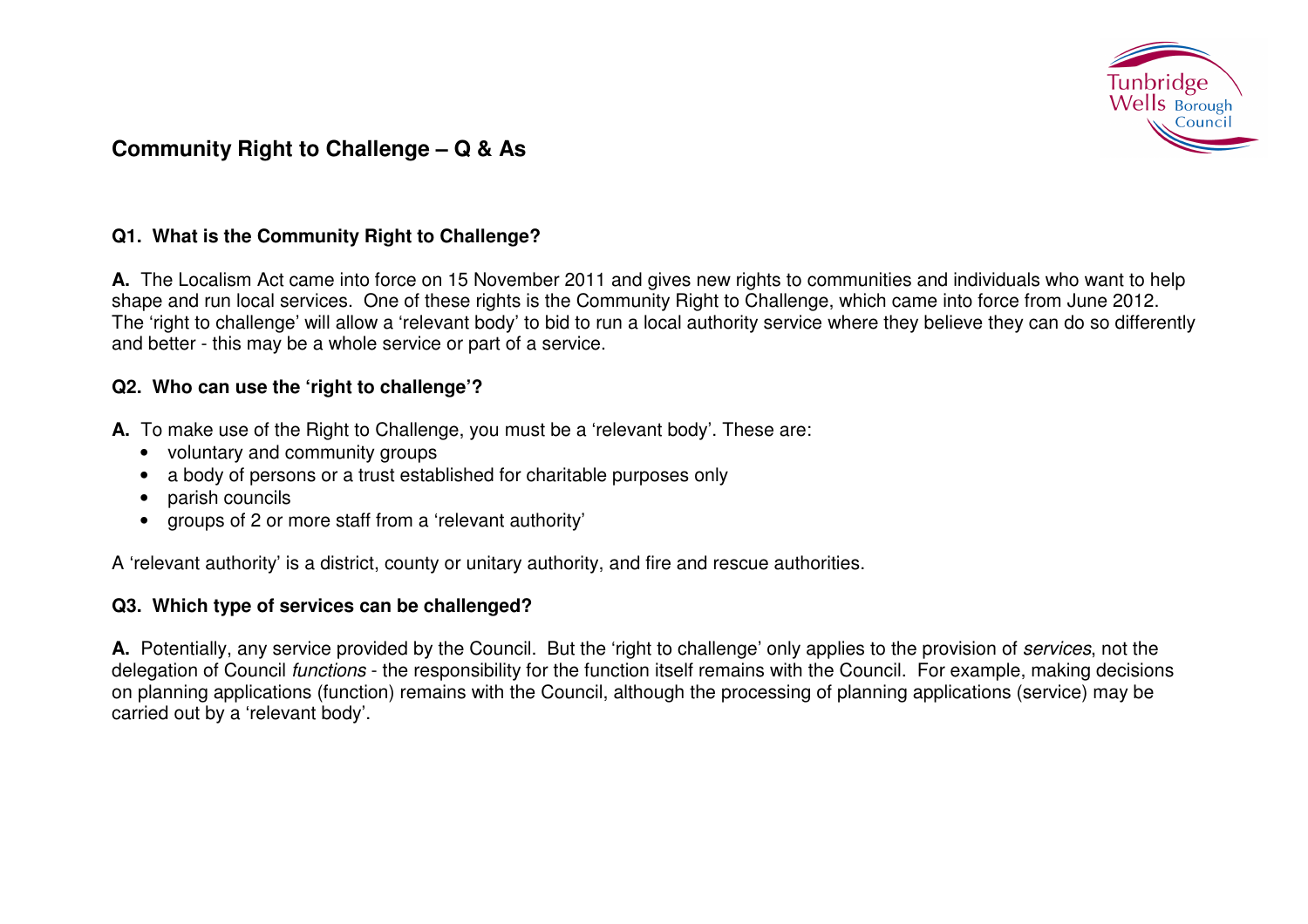## **Q4. How does a 'relevant body' make a challenge?**

A. A relevant body will have to submit an 'expression of interest' (EOI) and provide details of:

- the nature and structure of their group or organisation
- their financial standing and capacity to participate in any procurement exercise
- the Council service they are expressing an interest in running
- the outcomes that they will achieve in running this service:
	- $\circ$  how they will promote or improve the social, economic or environmental well-being of the area
	- o how they will meet the needs of the users of the relevant service

#### **Q5. When can 'expressions of interest' be made?**

**A.** A relevant body can submit an EOI at any time, unless the Council specifies periods during which EOIs can be submitted in relation to a particular service. Any specified period should take into account:

- the need to give relevant bodies sufficient time to prepare and submit an EOI
- the nature, scale and complexity of the relevant service
- the timescale for any existing commissioning cycle or contract, or relevant Council processes i.e. Cabinet decision or budget setting processes

The Council will not be accepting expressions of interest for any council services before April 2013. The specified period for accepting expressions of interest for relevant services will be from 1 April to 31 May each year, starting on 1 April 2013.

## **Q6. How does a relevant body submit their expression of interest?**

**A.** A relevant body will need to complete an Expression of Interest form (this is available on the Council's website) and return it either by e-mail or by post. The relevant contact details will be shown on the form and the Council website.